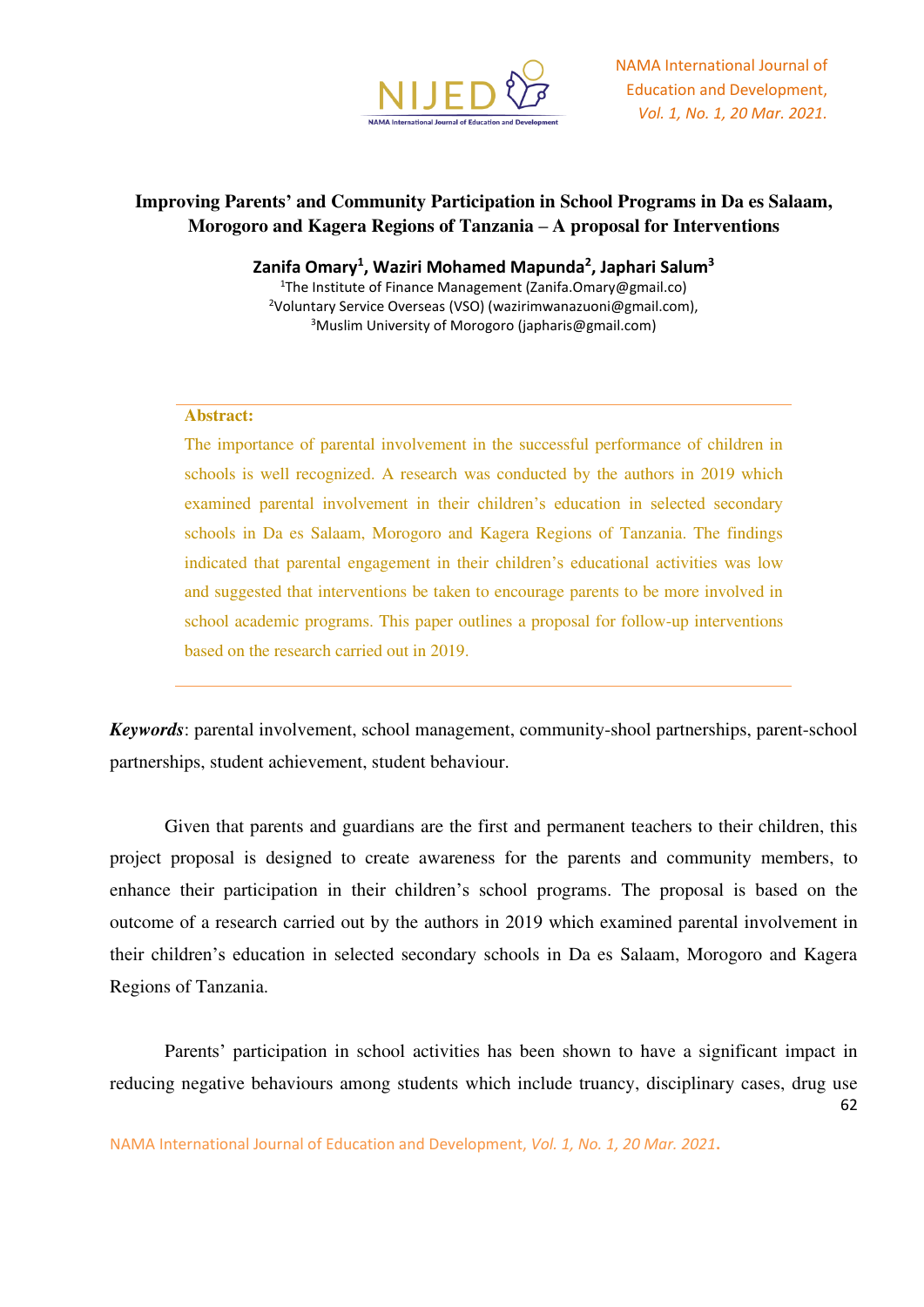

NAMA International Journal of Education and Development, *Vol. 1, No. 1, 20 Mar. 2021.*

and occasional fights, use of vulgar language, and other misbehaviour in and outside the school which in turn led to an improvement in their academic performance. Hence, the proposed project will use various platforms to ensure that parents engage in the education of their children with community support to help with the development of schools, creating strong partnerships between parents and teachers, collaborations between parents, teachers and students, as well as partnerships between the community and school, and between school and other stakeholders. The project will involve different stakeholders which include parents, students, teachers, local government authorities, religious leaders, members of the community, educational quality assurance officers, education officers, school administrators, and officers from the social welfare department.

The project will be implemented in three districts, namely, Temeke Municipality in Dar es Salaam, Morogoro Municipality in Morogoro and Bukoba District Council in Kagera. These districts were chosen because there were already other projects being implemented by various organizations such as the Department for International Development (DFID), Voluntary Service Overseas/VSO Tanzania and Room to Read which support education, but since these were without parents' involvement they are not considered important in academic achievements of their children.

#### **Background**

Engagement of families or parents in the education of their children both at home and in schools is increasingly considered as an important means to support better learning outcome for children (Emmanuel et al., 2016; Li, 2012). When schools and families work together, children have higher achievement as they tend to have early social competence, they stay longer in schools while their dropout rate tends to decline and their referrals to the principal's office for bad behaviours are also likely to decrease (Cotton and Wikelund, 1989; Desimone, 1999; Grolnick et al., 2009; Hill and Taylor, 2004; Hill and Tyson, 2009; Rogers et al., 2009). Similarly, parents' involvement increases social capital or networks which are designed to leverage resources (Woolley et al., 2009). As social networks increase, students have access to additional support or resources,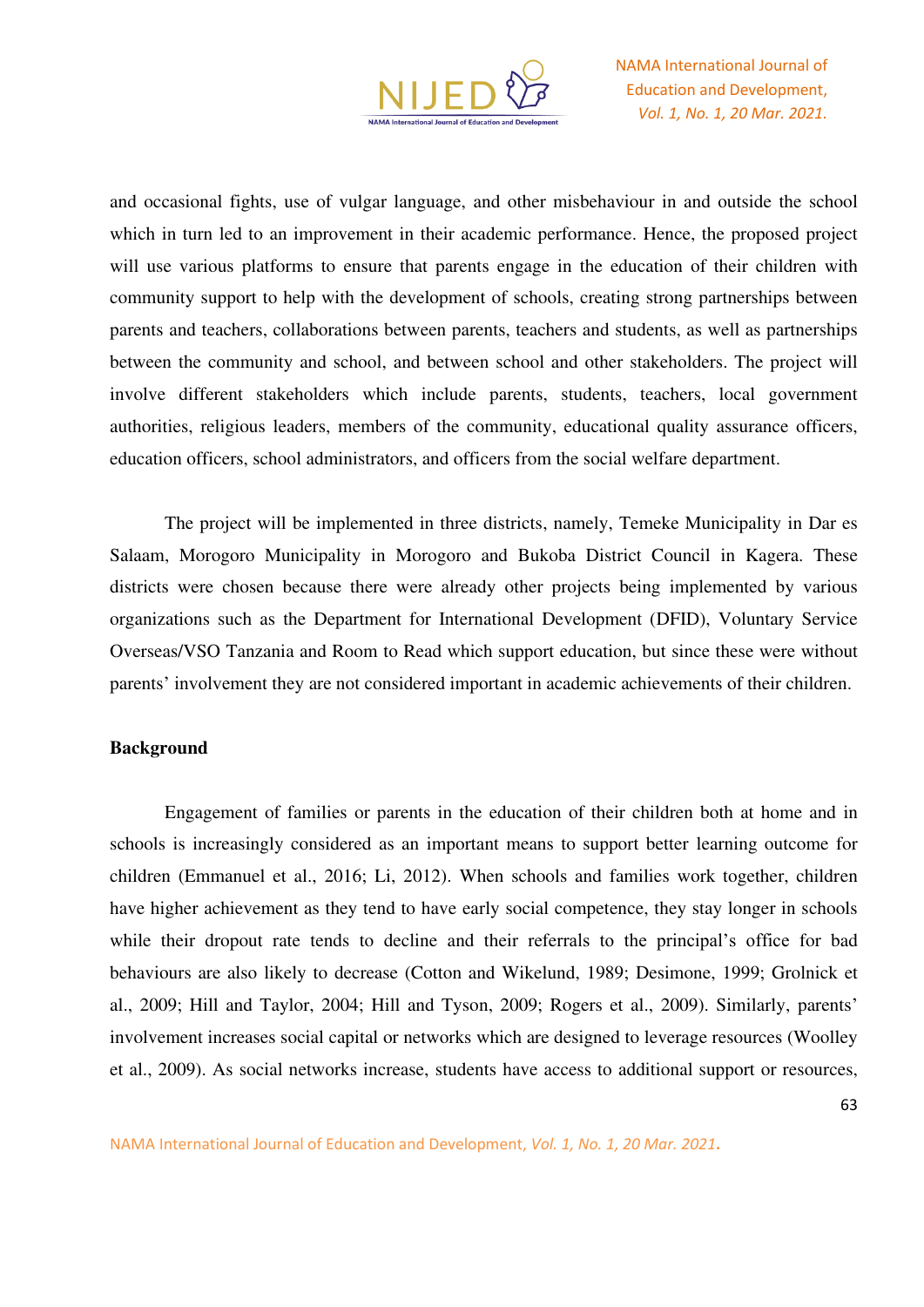

such as tutoring, enrichment opportunities, or access to curriculum extensions beyond the school, to achieve academic success (Hill and Taylor, 2004; Woolley et al., 2009).

It has been reported that both public and private secondary schools in Tanzania perform poorly in national examinations. Some of the reasons cited include lack of discipline, drug use and occasional fights, as well as the use of vulgar language on the way to and from the school. Furthermore, poor academic performance and students' misbehaviour is partly attributed to low parents' involvement in their children's schooling. Research has shown that some parents are not supportive enough to cater for their children's school needs, including buying scholastic materials and other related requirements. The majority of parents, once they enrol their children; tend to assume that teachers or the government would take care of everything related to their children's schooling.

According to a study conducted in the Dar es Salaam, Morogoro and Kagera regions in Tanzania, the benefits of parents' involvement in their children's education are very clear. This is consistent with other research that successful parent involvement improves not only students' behaviour and attendance but also positively affects students' achievement. Yet many schools continue to struggle with defining and measuring meaningful parental involvement, and equally as many schools were unsuccessful in their efforts. It is indeed challenging for some teachers and school administrators to engage parents in their children's education as parents' participation in meetings to discuss issues related to the education of their children or school development initiatives was very low. This has led to a decline in teachers' motivation which in turn led them to just carry on with their responsibilities in implementing the curriculum regardless of whether the students are getting good academic grades or otherwise.

In some cases, school administrators do not engage parents because they do not think that parents can make a difference. Teachers have a perception that parents do not want to be involved, and families do not know how to be involved while parents are hesitant to become involved in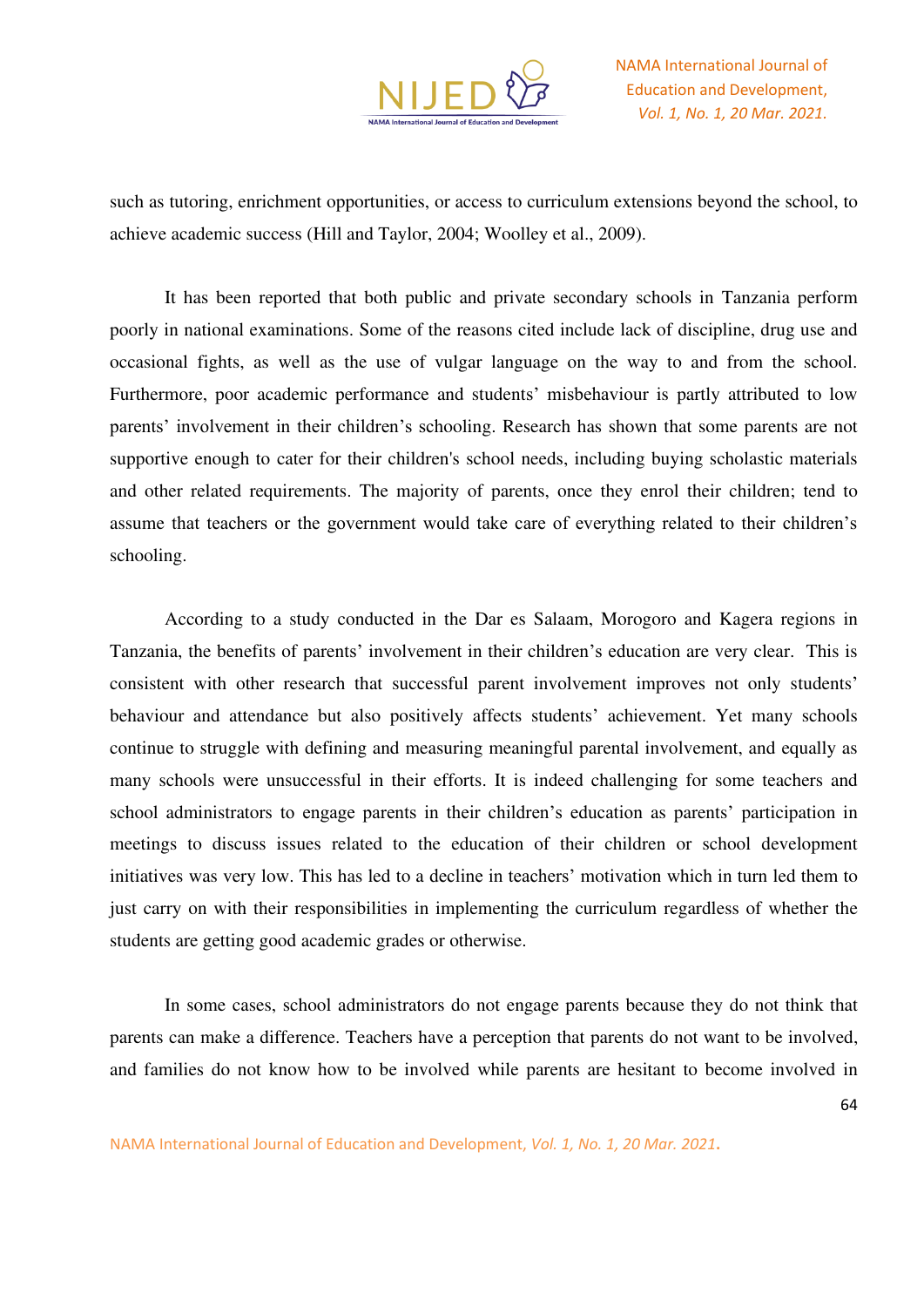

school either because they just do not have time as they are busy with their activities to earn income for the families or they think that, professionally they are not teachers and therefore they have nothing to contribute in supporting the education of their children. Hence, there is little or no communication between teachers and parents in as far as academic matters of their children are concerned. Despite these communication barriers, both schools and parents want the relationship to improve for the benefit of the students. Based on this premise, the proposed project examines the challenges associated with parental involvement in their children's education and offer some possible solutions.

The main focus of the project is to establish sustainable parental involvement practices to promote and strengthen cooperation between teachers, administrators, community members, and other stakeholders to ensure secondary school students are positively supported in their academic journey. In the long term, students will become successful and responsible citizens towards local and national sustainable development. The direct beneficiaries of the project shall be parents, students, teachers and school administrators from selected schools in Dar es Salaam, Morogoro and Kagera regions. The project shall use its slogan that *'Learning Starts at Home'* to align and prepare the mindset of parents to be ready to support their children academically in both environments, home and school.

### **Problem Statement**

Based on earlier research conducted in Dar es Salaam, Morogoro and Kagera regions, parental involvement in their children's education is very poor. While numerous studies have raised this concern, there has not been any project designed to come out with solutions to address this challenge. Many projects have been implemented by national and international humanitarian and development organizations such as the Department for International Development (DFID), Voluntary Service Overseas/ VSO Tanzania and Room to Read; with the focus to support education, by empowering teachers, school administrators, teaching and learning resources, as well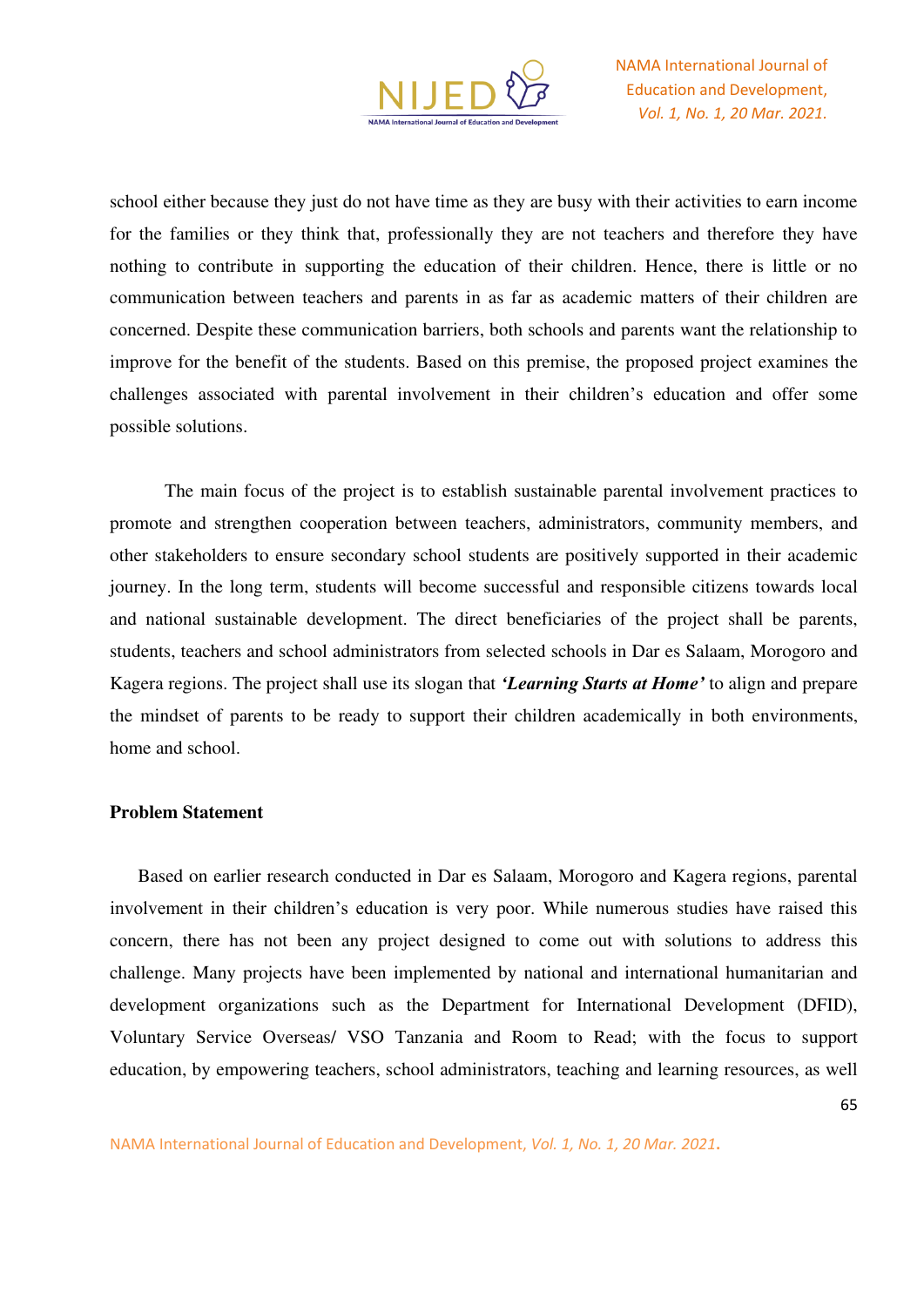

as school infrastructure; however, little or no effort was directed at providing parents with knowledge and skills to encourage them to be engaged in their children's education. As a result, schools that are supported by these projects are still not achieving satisfactory academic results in the national examinations as expected.

### **The objective of the project**

The main objective of the project is to strengthen the cooperation between parents and the school community through the active participation of parents in their children's educational activities to support and enhance their learning. Specifically, the project aims to:

- i. Encourage parents and community members from selected secondary schools to participate in the education of their children through capacity building and strengthening homeschool partnerships.
- ii. Ensure school management teams understand their roles in enhancing parents' involvement in their children's education by empowering teachers from selected secondary schools to positively facilitate the academic achievements of students.
- iii. Assist students from selected secondary schools to understand their rights and responsibilities at home and school and motivate cooperation with parents, fellow students, teachers and school administration in all academic-related matters, sports and games to achieve their full potential.

# **Significance of the Project**

The project addresses three main beneficiaries namely parents, teachers and school administrators, all aimed at improving students' learning and academic life. Each group will be empowered in one way or another through the following initiatives: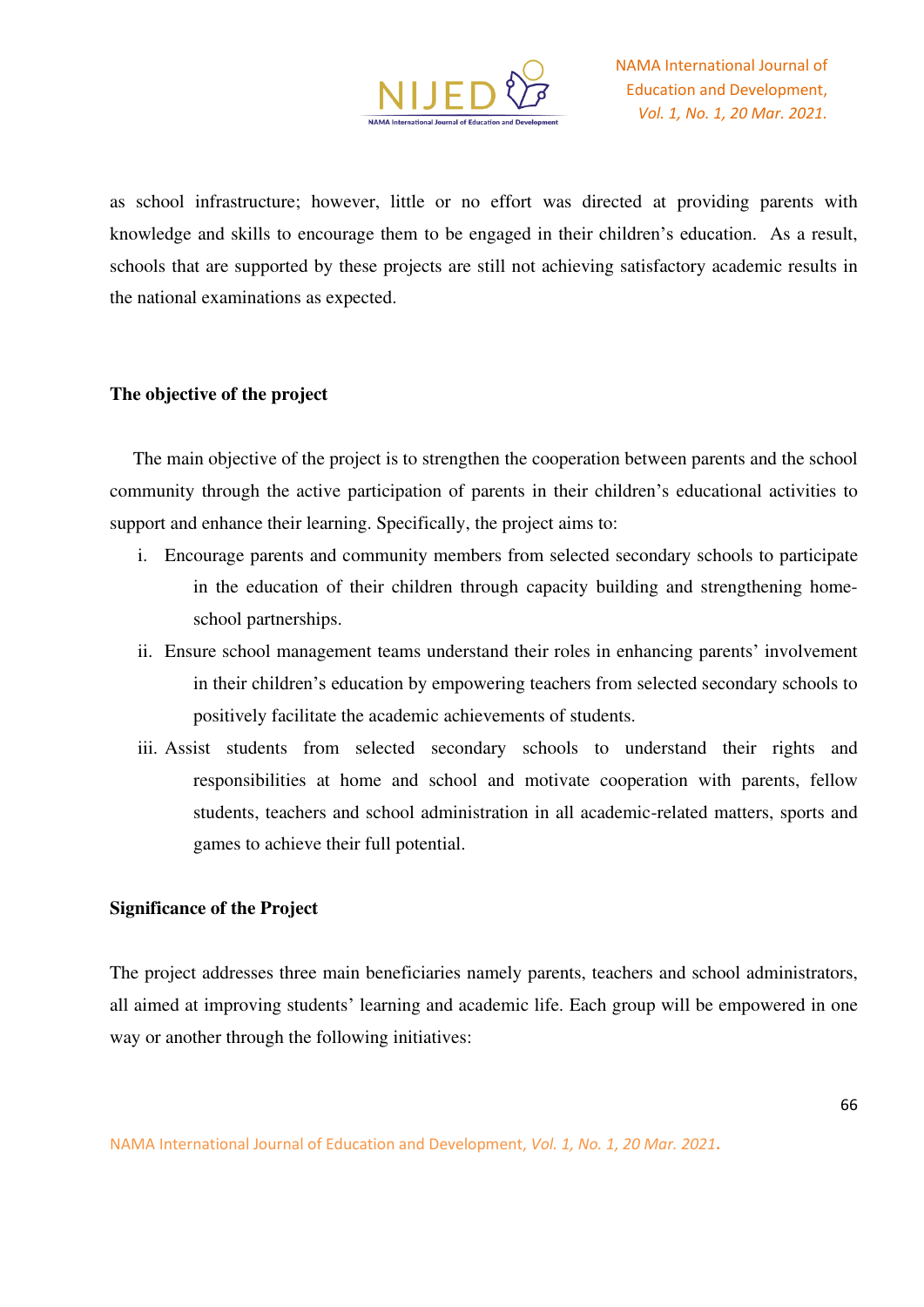

- i. Parents need to be supported with training and workshops to understand their influence and responsibilities to the academic development of their children through their cooperation with teachers and school administrators to ensure their children are safe at school and home. As parents, it is their responsibility to provide a conducive environment, moral and material support for their children to learn from home.
- ii. Teachers and school administrators should be equipped with skills on how they can engage parents in the learning of students in respective schools. They need to be empowered in some curricula aspects to enhance their performance in teaching and leading the school, avoid corporal punishments and use different reinforcement strategies to facilitate the learning.
- iii. Students will be empowered to understand their rights and responsibilities both at home and in school. They will be encouraged to establish subject clubs, involve in sports and games, conduct debates, be open to their parents and teachers, address their challenges such as reproductive health and develop themselves as responsible individuals.

# **Project Outputs**

The project will have four outputs as follows:-

- i. Improved parents' involvement in school activities.
- ii. Improved teachers' classroom interactions and support.
- iii. Empowered school leadership and management.
- iv. Enhanced students' participation in their education and development.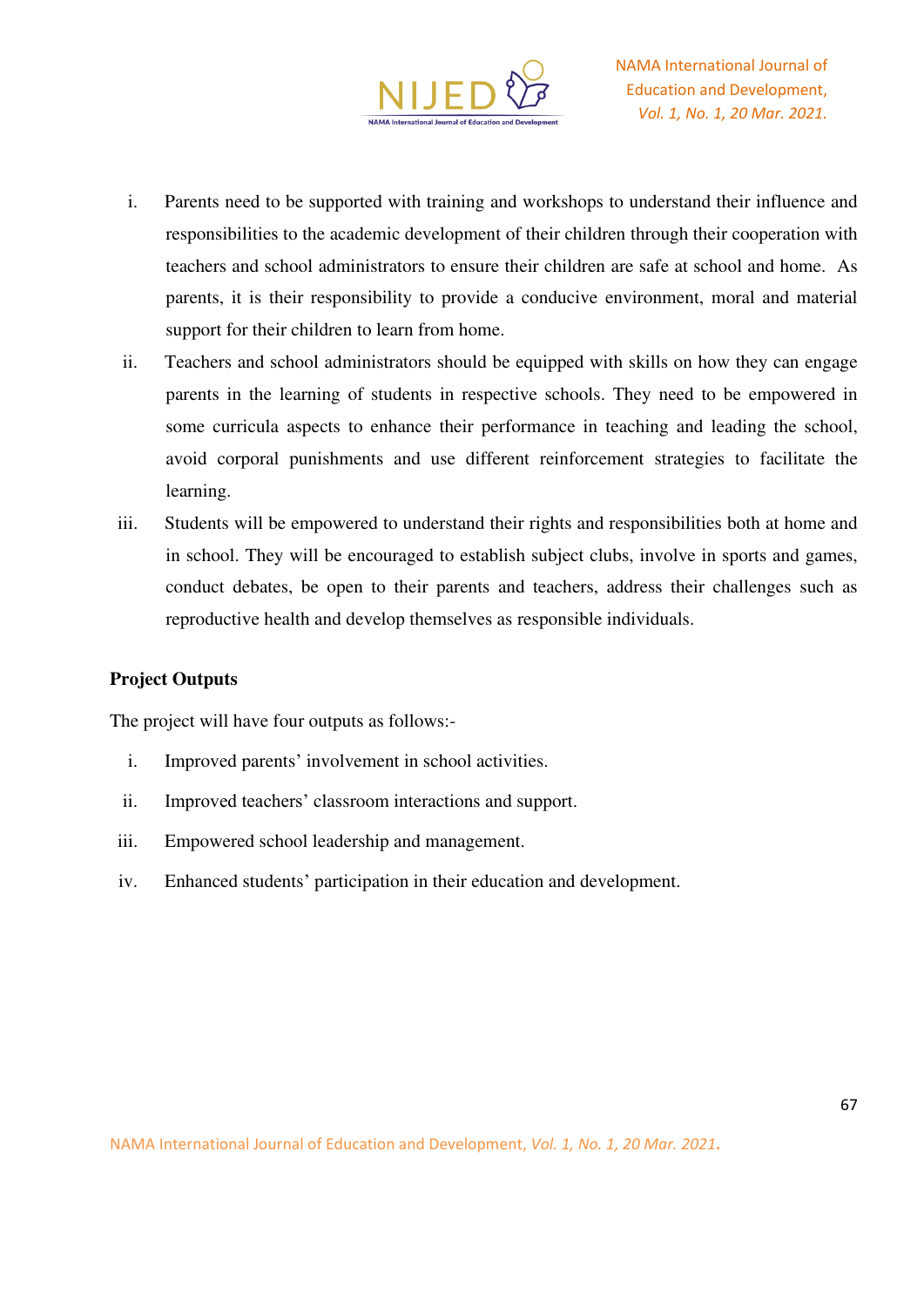

# **Summary of Project Outputs, Activities, and Participants**

| <b>S/N</b>   | <b>Output</b>                              | <b>Activities and number of Participants</b>                                 |  |  |
|--------------|--------------------------------------------|------------------------------------------------------------------------------|--|--|
|              | Improved parents'<br>involvement in school | 1.1. Conduct 3-days training to 1,680 parents on improving communication     |  |  |
| $\mathbf{1}$ |                                            | between school and home, and establishing good relationships.                |  |  |
|              |                                            | 1.2. Conduct two annual meetings with 1,680 parents to enable parents and    |  |  |
|              | activities                                 | teachers to discuss children's work, progress, and problems.                 |  |  |
|              |                                            | 1.3. Establish 24 parents' committees for purposes of follow-ups on parents' |  |  |
|              |                                            | involvement in school programs and students' academic progress.              |  |  |
|              |                                            | 1.4. Conduct 5-days training to 168 parent committee members on              |  |  |
|              |                                            | Parenting techniques associated with learning,<br>i.                         |  |  |
|              |                                            | ii.<br>Parents' responsibilities to their children,                          |  |  |
|              |                                            | How to support students academically (class works, homework),<br>iii.        |  |  |
|              |                                            | Psychosocial training especially on how to prepare students<br>iv.           |  |  |
|              |                                            | before, during and after examinations, and                                   |  |  |
|              |                                            | How to provide a conducive learning environment at home.<br>V.               |  |  |
|              |                                            | 1.5. Conduct quarterly forums in schools that will involve 1,680 parents,    |  |  |
|              |                                            | 8,400 students and 384 teachers to discuss the challenges in school and      |  |  |
|              |                                            | the academic improvement strategies,                                         |  |  |
|              |                                            | 1.6. Facilitate a one-day field visit to three leaders from local government |  |  |
|              |                                            | authorities (Ward Executive Officer, Ward Education Officer, and             |  |  |
|              |                                            | District Education Officer) semi-annually to attend parents' meetings in     |  |  |
|              |                                            | schools, talk to parents, students, school management and teachers.          |  |  |
|              |                                            |                                                                              |  |  |
|              |                                            | 2.1. Conduct one-day training to 48 Mathematics teachers and 48 English      |  |  |
| $\mathbf{z}$ | Improved teachers'                         | teachers on how to teach challenging topics                                  |  |  |
|              | classroom interactions and                 | 2.2. Facilitate two-day training to teachers' head of department on:         |  |  |
|              | support                                    | (a) Strategies to increase awareness and performance,<br>and                 |  |  |
|              |                                            | encourage students preparation time and use of the library                   |  |  |
|              |                                            | (b) Support other teachers on how to teach and manage inclusive              |  |  |
|              |                                            | classes                                                                      |  |  |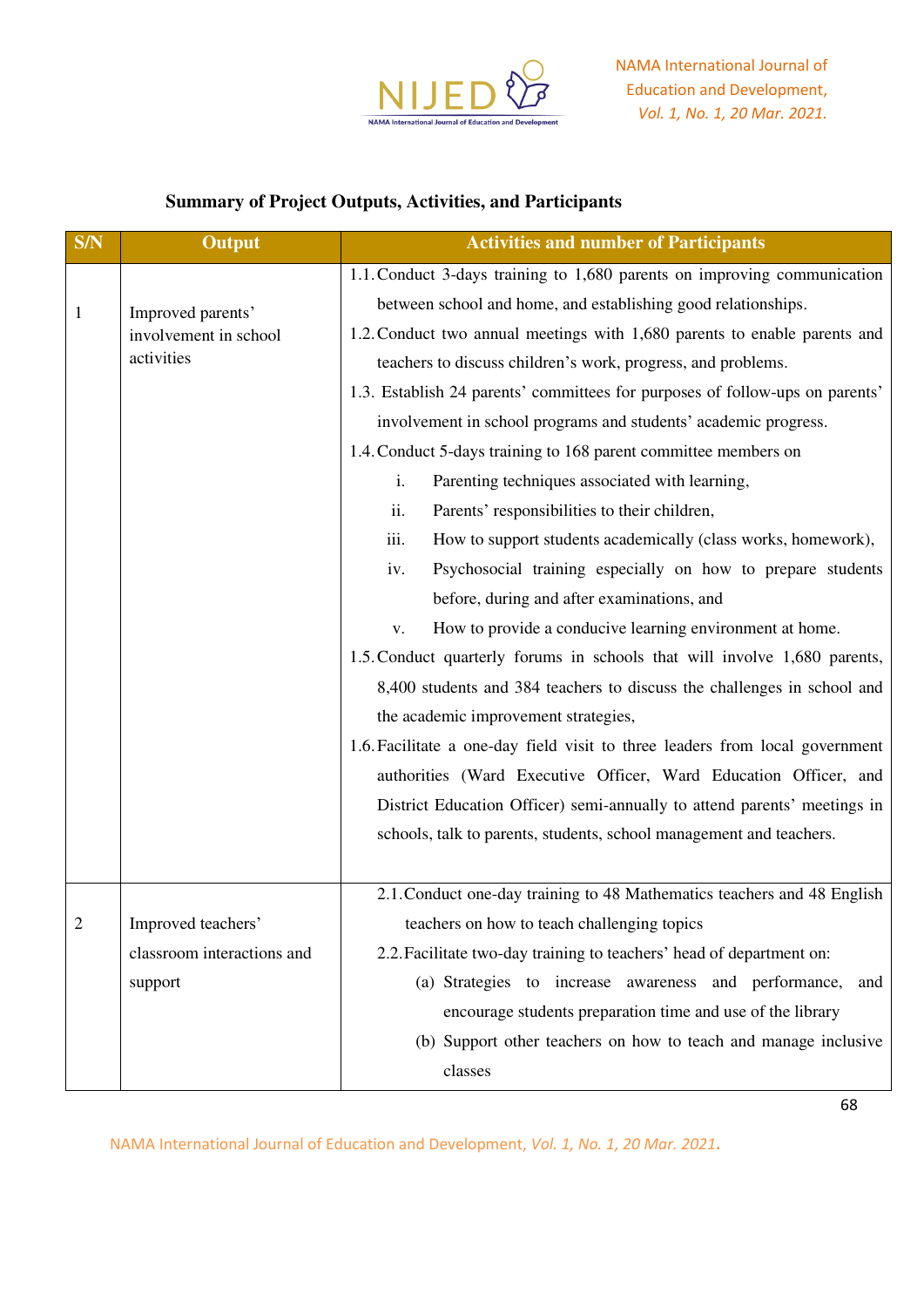

|                |                           | 2.3. Conduct 1-day training to club teachers on how to promote club        |  |  |
|----------------|---------------------------|----------------------------------------------------------------------------|--|--|
|                |                           | activities which could be used to enhance learning                         |  |  |
|                |                           | 2.4. Facilitate 1-day training to 48 champion teachers on how to guide and |  |  |
|                |                           | counsel students                                                           |  |  |
|                |                           | 2.5. Conduct 4 day-training to 48 Champion teachers on how to design       |  |  |
|                |                           | teaching aids using locally available materials/resources, use of ICT      |  |  |
|                |                           | in teaching and learning, teach and manage large classes and               |  |  |
|                |                           | teachers<br>Participatory<br>empower other<br>using<br>Teaching<br>on      |  |  |
|                |                           | Methodologies                                                              |  |  |
| $\overline{3}$ | Empowered school          | 3.1. Conduct 2-day training for 24 school principals and 24 school         |  |  |
|                | leadership and management | chairpersons on how;                                                       |  |  |
|                |                           | Parents, guardians, family members and the community can<br>(i)            |  |  |
|                |                           | be involved in supporting the education of children and                    |  |  |
|                |                           | school development,                                                        |  |  |
|                |                           | To involve parents in decision-making processes at school,<br>(ii)         |  |  |
|                |                           | 3.2. Conduct a 2-day training workshop for 24 school principals and 24     |  |  |
|                |                           | school chairpersons on how to use social media at school to connect        |  |  |
|                |                           | with parents,                                                              |  |  |
|                |                           | 3.3. Conduct 3-day meeting with 24 school principals, 24 Ward Education    |  |  |
|                |                           | Officers, 3 District Education Officers, 12 districts Quality Assurance    |  |  |
|                |                           | Officers, and 3 Regional Education Officers to discuss and develop         |  |  |
|                |                           | strategies for;                                                            |  |  |
|                |                           | Academic improvement in schools<br>(i)                                     |  |  |
|                |                           | Making and implementation of school improvement plans.<br>(ii)             |  |  |
|                |                           | 3.4. Conduct 1-day training for 24 school principals on conflicts          |  |  |
|                |                           | resolution in schools,                                                     |  |  |
|                |                           | 3.5. Facilitate 2-day workshop for 24 school principals to support other   |  |  |
|                |                           | school principals from the new 24 schools on:                              |  |  |
|                |                           | How parents can be involved to support school development<br>(i)           |  |  |
|                |                           | and empower their children academically,                                   |  |  |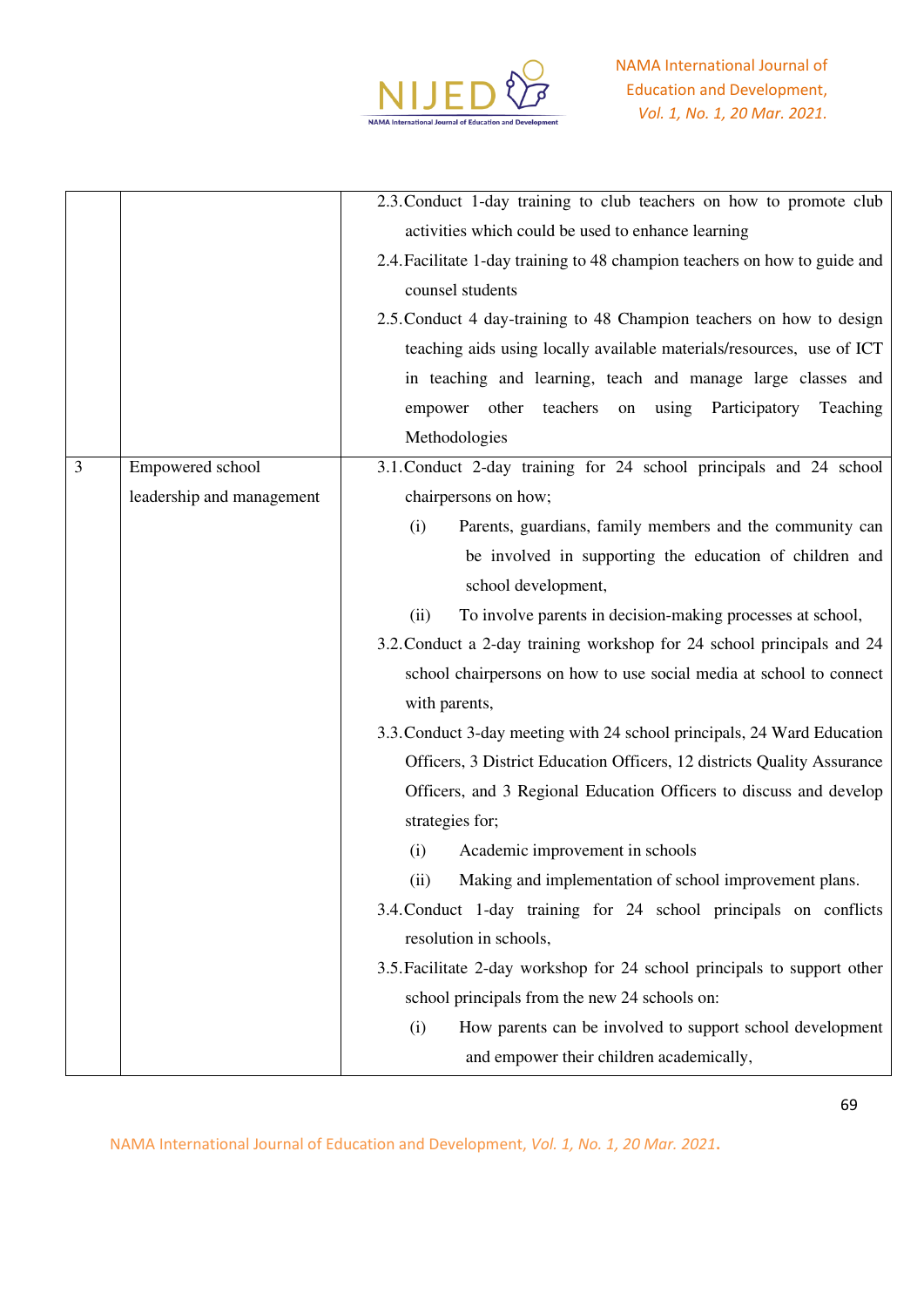

|                |                           | (ii)<br>School leadership and management,                              |  |  |
|----------------|---------------------------|------------------------------------------------------------------------|--|--|
|                |                           | School improvement plans<br>(iii)                                      |  |  |
|                |                           |                                                                        |  |  |
| $\overline{4}$ | <b>Enhanced</b> students  | 4.1.<br>Establish and strengthen five $(5)$ subject clubs, three $(3)$ |  |  |
|                | participation in their    | sports and games clubs in each of the 24 schools                       |  |  |
|                | education and development | 4.2.<br>Conduct 2-day training to 72 students, government leaders,     |  |  |
|                |                           | and 192 students club leaders to enhance their abilities to handle     |  |  |
|                |                           | peer pressure, resolve conflicts assertively, discover and develop     |  |  |
|                |                           | their talents and promote greater performance                          |  |  |
|                |                           | 4.3.<br>Facilitate<br>72 students government leaders to<br>attend      |  |  |
|                |                           | stakeholders meetings in the district to present their challenges      |  |  |
|                |                           | and seek resolutions twice a year                                      |  |  |
|                |                           | 4.4.<br>Facilitate 1-day transport to deliver food to 1200 students,   |  |  |
|                |                           | and 48 teachers participating in the academic and sports tour at       |  |  |
|                |                           | another school within the district                                     |  |  |
|                |                           | 4.5.<br>Conduct a 1-day workshop to 72 government leaders, and         |  |  |
|                |                           | students club leaders on health education; STDs,<br>192                |  |  |
|                |                           | psychosocial skills, students' rights and responsibilities, sexual     |  |  |
|                |                           | and reproductive health                                                |  |  |
|                |                           | 4.6.<br>Conduct semi-annual training to 192 students club leaders,     |  |  |
|                |                           | and 72 students' government leaders on employability skills,           |  |  |
|                |                           | career choice and development, and soft skills.                        |  |  |

# **Expected Outcomes**

i. By December 2023, 75% of parents from 24 secondary schools in Dar es Salaam, Morogoro and Kagera Regions will be able to support their children to attend school meetings, supplying scholastic materials to students and participate in academic follow-ups.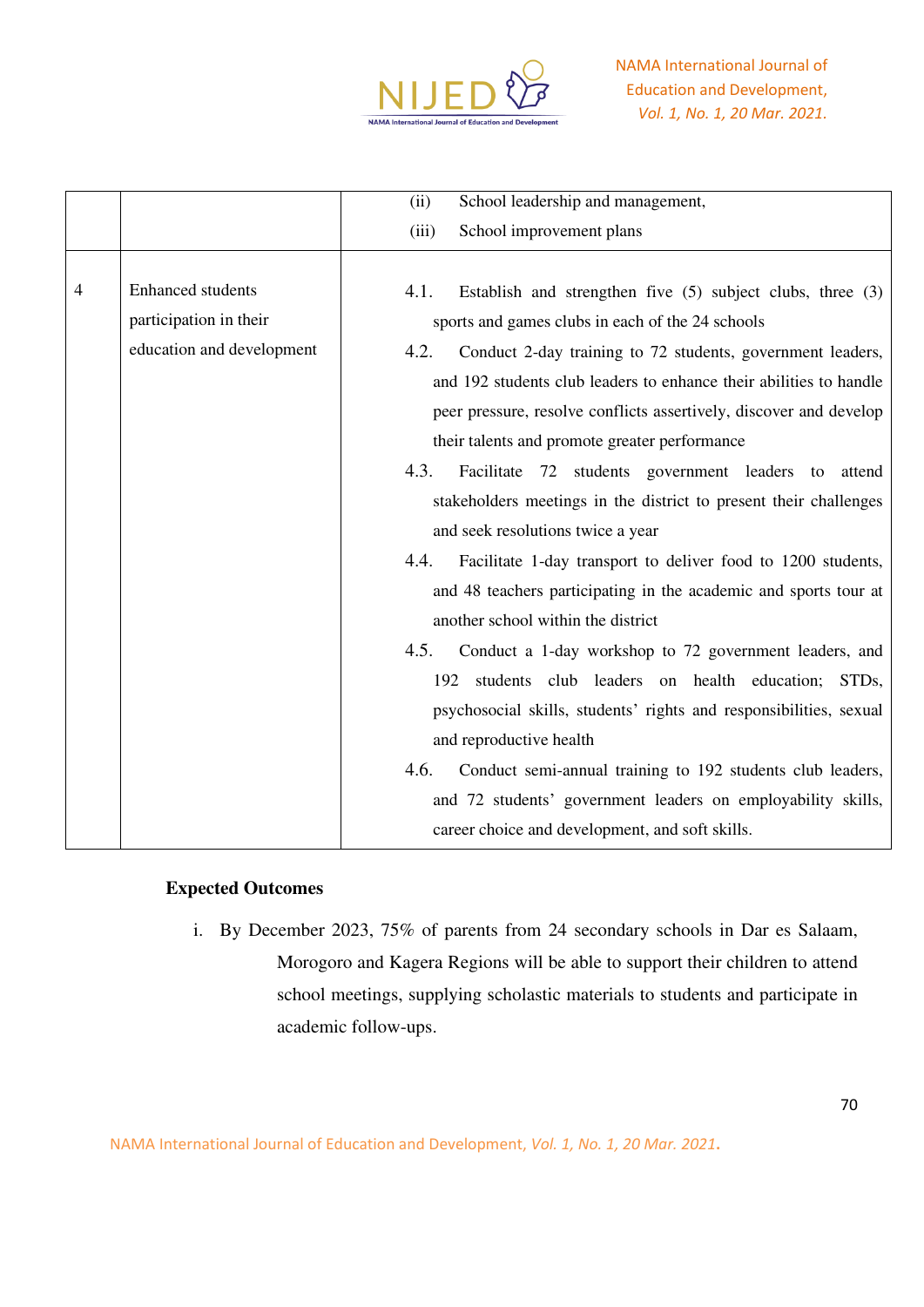

- ii. After three years of the project, 86% of teachers and school management team from 24 secondary schools in Dar es Salaam, Morogoro and Kagera Regions will be able to cooperate with parents using different platforms, give all students an equal chance of getting a quality education, and ensure students are studying and participating in other outdoor activities which promote their education and future careers
- iii. Students' attachments to their parents and teachers will be increased to 65% by December 2022; truancy will decrease to 7%, and academic performance will reach 55% by December 2023.

# **Scope of Work**

The project will cover three (3) regions but will involve only one district in each region. In each district, 8 ward public secondary schools will be selected giving a total number of 24 schools. The expected number of participants from each selected school is made up of 15 teachers, 1 school principal, 1 school chairperson, 300 students from each school, and 70 parents who will support other parents involved in advocacy work. Parents will sometimes be represented in all meetings, workshops, and training by 7 appointed school committee members; and teachers will sometimes be represented by appointed Champion Teachers. The project will be managed by the Project Director, supported by a Project Coordinator, a Project Manager, a Human Resource Officer and a Treasurer who will be working in all 3 regions. The three leaders will be supported by the team indicated in the following chart:

| Title                                    | Dar es Salaam | <b>Morogoro</b> | Kagera |
|------------------------------------------|---------------|-----------------|--------|
| Project officer                          |               |                 |        |
| Parents and community engagement officer |               |                 |        |
| Teaching facilitator                     |               |                 |        |
| Students support officer                 |               |                 |        |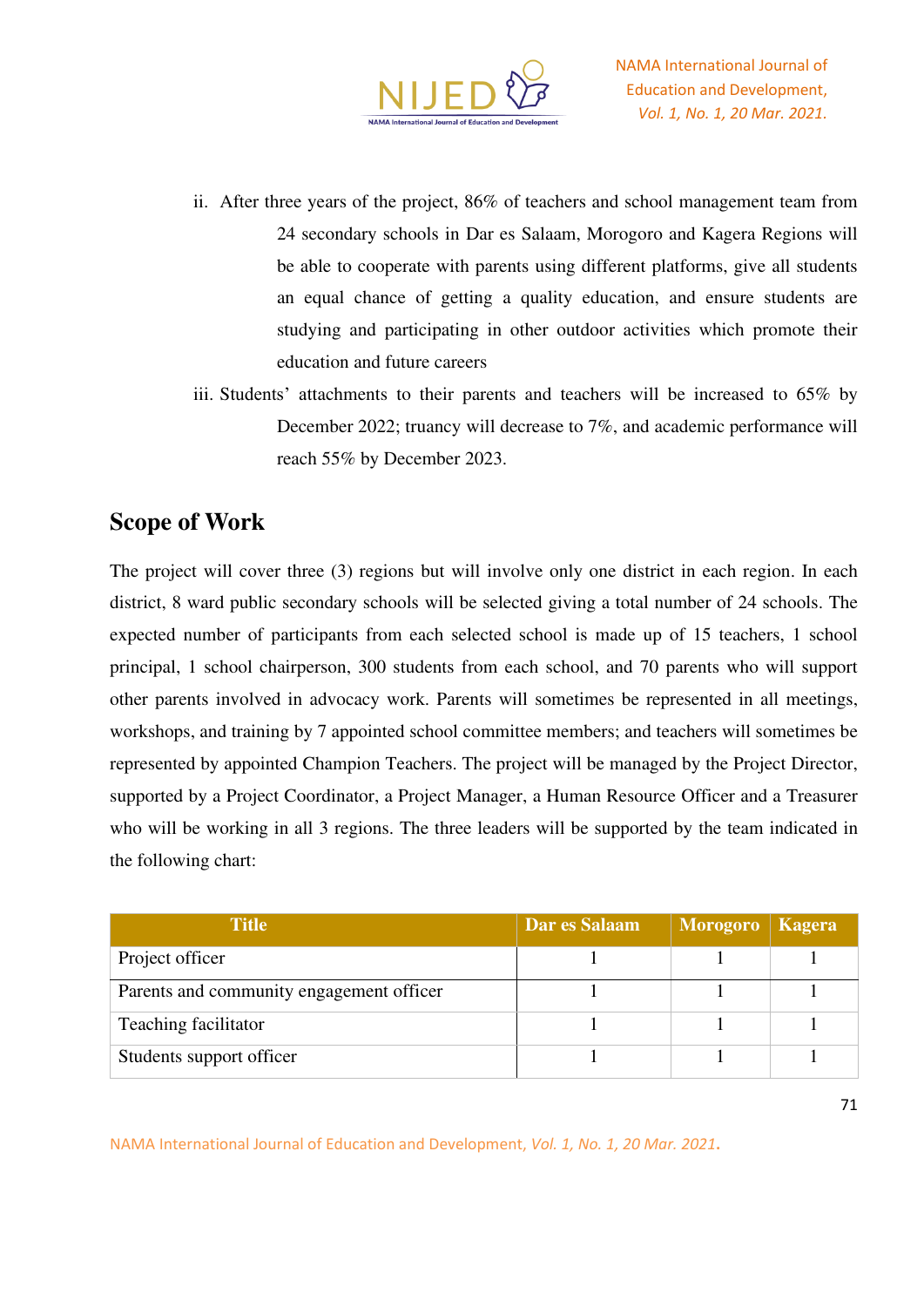

Note: The project is planned to be implemented for 3 years in partnership between three (3) key project personnel and the NAMA Foundation. The three (3) personnel will provide technical skills, while the NAMA Foundation will provide financial assistance and materials/resources needed in the implementation of the project activities.

# **Project Schedule**

| <b>Phase</b>       | <b>Activity</b>                                                     | <b>Duration</b> |
|--------------------|---------------------------------------------------------------------|-----------------|
| <b>Phase One</b>   | Identification of schools in each of the three regions<br>$\bullet$ | 3 months        |
|                    | Project implementation                                              | 9 months        |
| <b>Phase Two</b>   | Project implementation                                              | 12 months       |
| <b>Phase Three</b> | Project sustainability and closure                                  | 12 months       |

### **Budget**

|                    | Description of Work        | Time frame       | <b>Amount</b>               |
|--------------------|----------------------------|------------------|-----------------------------|
| <b>Phase One</b>   | First-year of the project  | $Jan - Dec 2021$ | $\text{TSH } 308,155,000/=$ |
| <b>Phase Two</b>   | Second-year of the project | $Jan - Dec 2022$ | $\vert$ TSH 314,315,000/=   |
| <b>Phase Three</b> | Third-year of the project  | $Jan - Dec 2023$ | $\text{TSH } 316,743,000 =$ |
|                    | Total                      |                  | TSH 940,038,000             |

# **Monitoring and Evaluation**

Project key personnel will employ an outcome-based approach for evaluating the impact and challenges of the programme as well as the participants' learning progress. Both formal and informal monitoring and evaluation methods will be employed by the project implementers. An internal official evaluation will be conducted by programme facilitators and the project management team through field observation visits. NAMA Foundation will be allowed to bring or design its monitoring system which will be applied in the accomplishment of project activities.